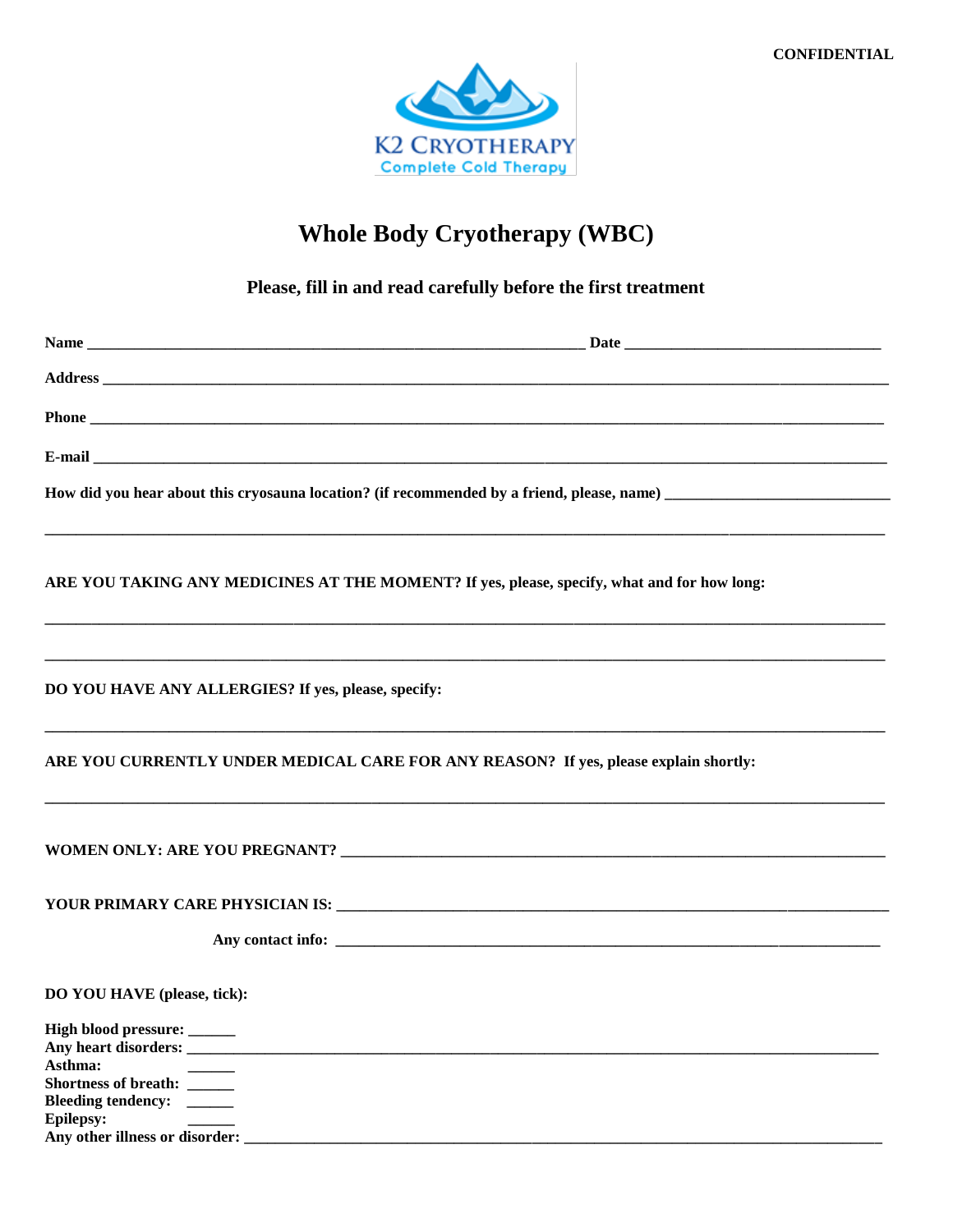#### **HAVE YOU HAD (please, tick):**

| <b>Heart attack:</b>                 |  |  |
|--------------------------------------|--|--|
| <b>Stroke:</b>                       |  |  |
| <b>Sudden loss of consciousness:</b> |  |  |
| Claustrophobia:                      |  |  |
| Any surgeries:                       |  |  |
| Any serious injury:                  |  |  |
|                                      |  |  |

**\_\_\_\_\_\_\_\_\_\_\_\_\_\_\_\_\_\_\_\_\_\_\_\_\_\_\_\_\_\_\_\_\_\_\_\_\_\_\_\_\_\_\_\_\_\_\_\_\_\_\_\_\_\_\_\_\_\_\_\_\_\_\_\_\_\_\_\_\_\_\_\_\_\_\_\_\_\_\_\_\_\_\_\_\_\_\_\_\_\_\_\_\_\_\_\_\_\_\_\_\_\_\_\_\_\_\_\_**

**\_\_\_\_\_\_\_\_\_\_\_\_\_\_\_\_\_\_\_\_\_\_\_\_\_\_\_\_\_\_\_\_\_\_\_\_\_\_\_\_\_\_\_\_\_\_\_\_\_\_\_\_\_\_\_\_\_\_\_\_\_\_\_\_\_\_\_\_\_\_\_\_\_\_\_\_\_\_\_\_\_\_\_\_\_\_\_\_\_\_\_\_\_\_\_\_\_\_\_\_\_\_\_\_\_\_\_\_**

## **DO YOU EXPERIENCE CONSTANT PAIN? (if yes, please, explain):**

#### **DO YOU FEEL WELL/HEALTHY AT THE MOMENT? (if not, please, comment):**

#### **What is the Whole Body Cryotherapy:**

**Whole body cryotherapy is the exposure of a person's skin to temperatures of -130 to - 170 degrees Celsius (- 238 to – 274 degrees Fahrenheit) for a short time (3 minutes or less). At this extreme temperature, the body activates several mechanisms that have significant long-term medical and cosmetic benefits:**

#### **Skin:**

**The outer skin is briefly 'frozen', activating increased production of collagen in deeper layers of the skin (similar to laser treatments of the face, where very high temperatures are used). The skin regains elasticity and becomes smoother and eventoned, significantly improving conditions such as cellulite and skin aging.** 

**Skin vessels and capillaries undergo severe vasoconstriction (to keep the core temperature from dropping), followed by vasodilation after the procedure. Toxins and other stored deposits are flushed out of the layers of the skin and blood perfusion is improved after several treatments.**

**The anti-inflammatory properties of cryotherapy are also used to treat chronic skin conditions such as psoriasis and dermatitis.** 

#### **Endocrine:**

**The extreme cold exposure causes to the body to turn up its metabolic rate in order to produce heat. This effect lasts for 5-8 hours after the procedure, causing the body to 'burn' 500 – 800 Kcal over the hours following the procedure. After several procedures, the increase in metabolic rate tends to last longer between treatments. Another 'survival reaction' to the extreme temperatures is the release of endorphins (hormones) that have analgesic and anti-inflammatory properties, and improve mood disorders. Cryotherapy has been studied for the successful treatment of medication resistant depressive disorders. Patients furthermore experience a noticeable increase in libido, lending to the use of cryotherapy for ED and other sexual disorders.** 

#### **Musculoskeletal:**

**The anti-inflammatory and analgesic properties of cryotherapy can drastically improve joint disorders such as rheumatoid- and osteoarthritis. Athletes are using whole body cryotherapy to recover from injuries and improve their performance.**

#### **Immune System:**

**Cryotherapy improves the function of the immune system and decreases stress levels.** 

## **Safety Instructions for theWhole Body Cryotherapy:**

- 1. You must wear cotton or wool socks (and underwear for men) to avoid chilblain.
- 2. Treatments are limited to 3 minutes per session. Overexposure to the cold temperatures may cause chilblain;
- 3. During treatment, you must avoid inhaling the nitrogen fumes; while non-toxic, they are devoid of oxygen and may cause fainting;
- 4. During treatment, you must keep your hands visible to the operator at the upper rim of the cryochamber as instructed;
- 5. You may end the procedure at any time if you experience any problems or anxiety;

6. Abnormal skin sensitivity to cold may be caused by certain foods, cosmetics, or medication, including but not limited to the following: Tranquilizers, High blood pressure medication;

7. A person who is less than (18) years of age may not use whole body cryotherapy without parental consent.